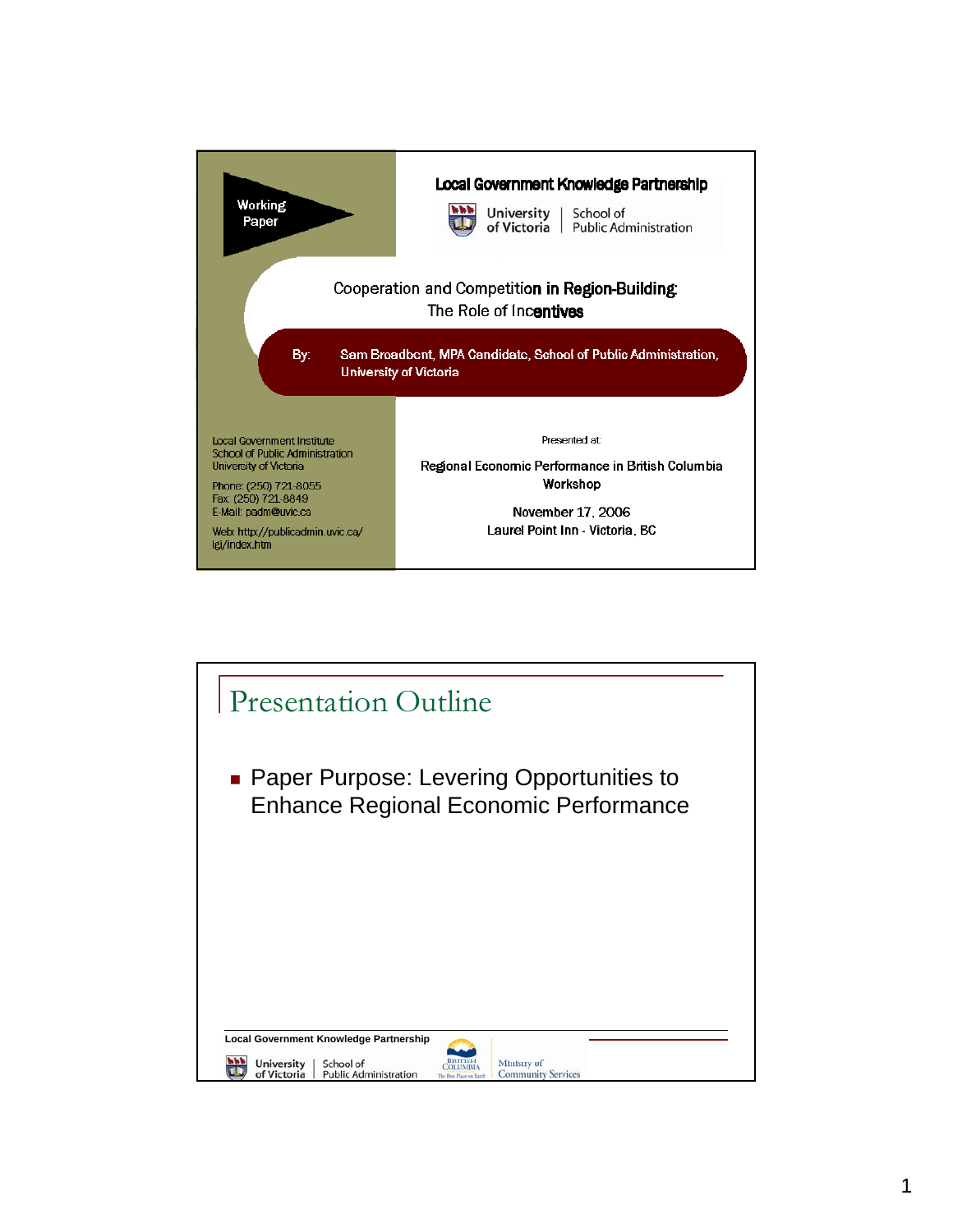

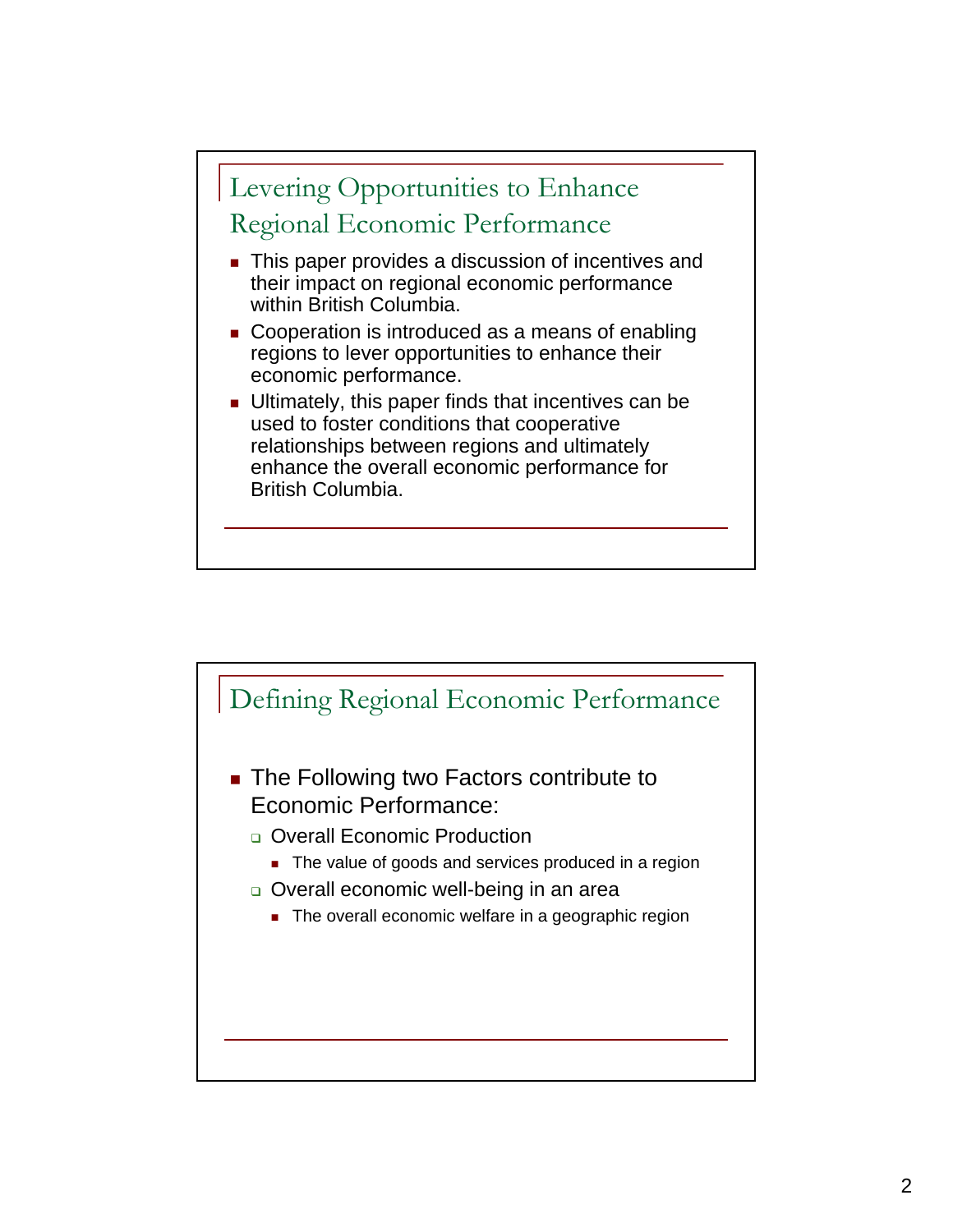## **Regions** and Sectors: The Makeup of the BC Economy

- **Economic regions and economic sectors are closely linked**
- **Functional Regions are defined by their degree of internal** integration
- Administrative regions are predominantly defined by established geographic boundaries
- **Regions**:
	- □ Natural factors attract growth and development:
		- **Resource availability**
		- **Population**
		- **Transportation Costs**
		- **Economies of Scale**
	- The characteristics of regions attract certain economic sectors

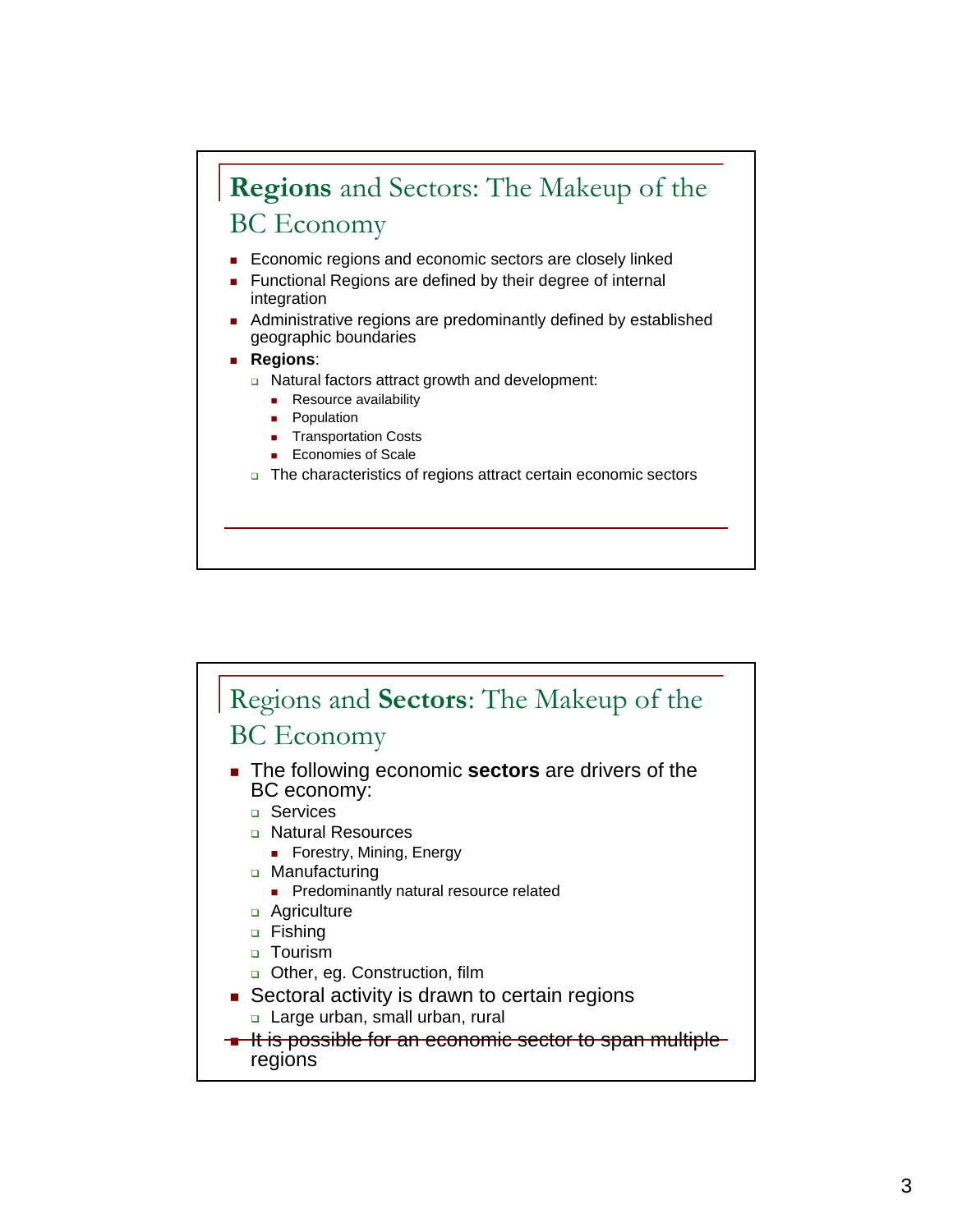

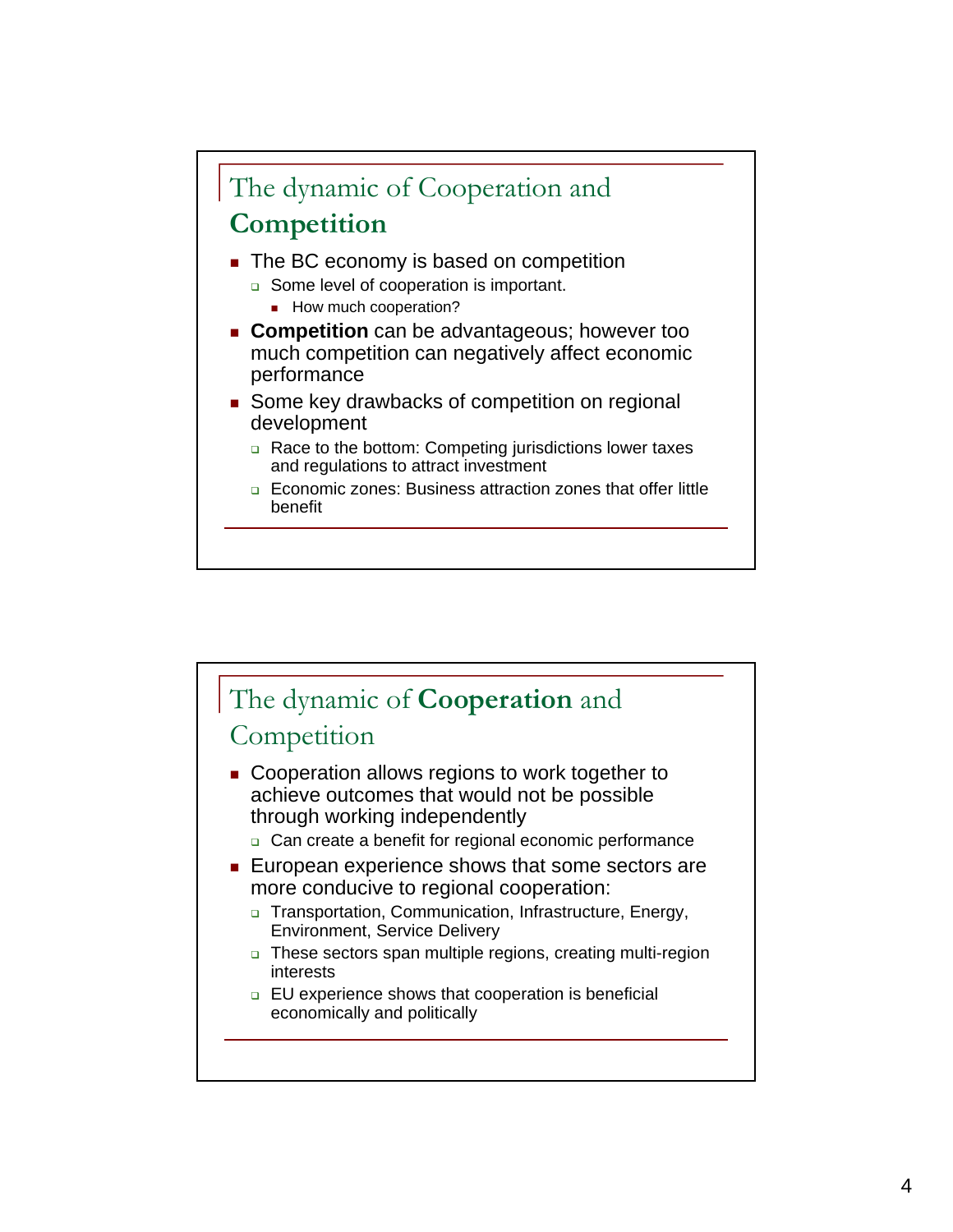

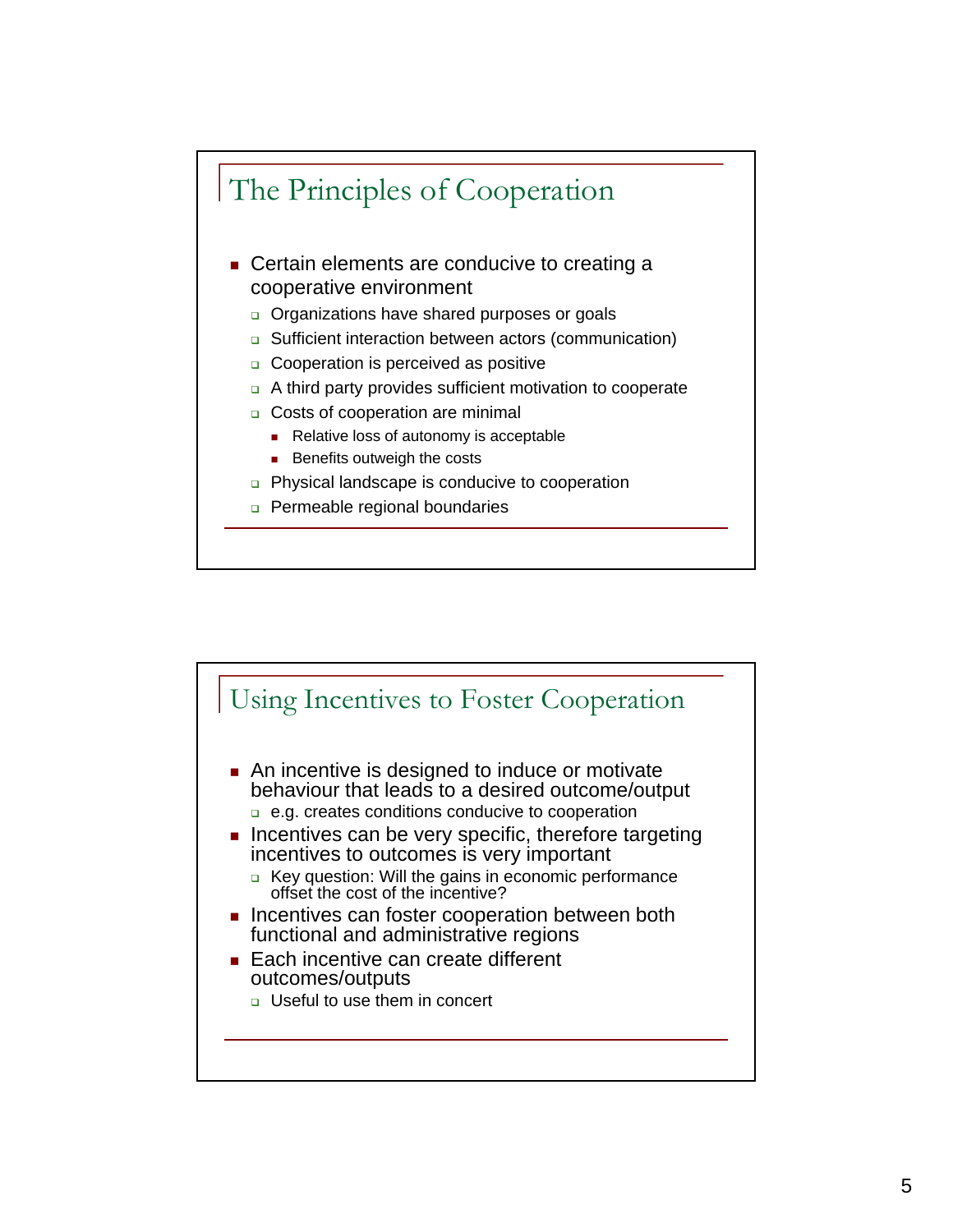

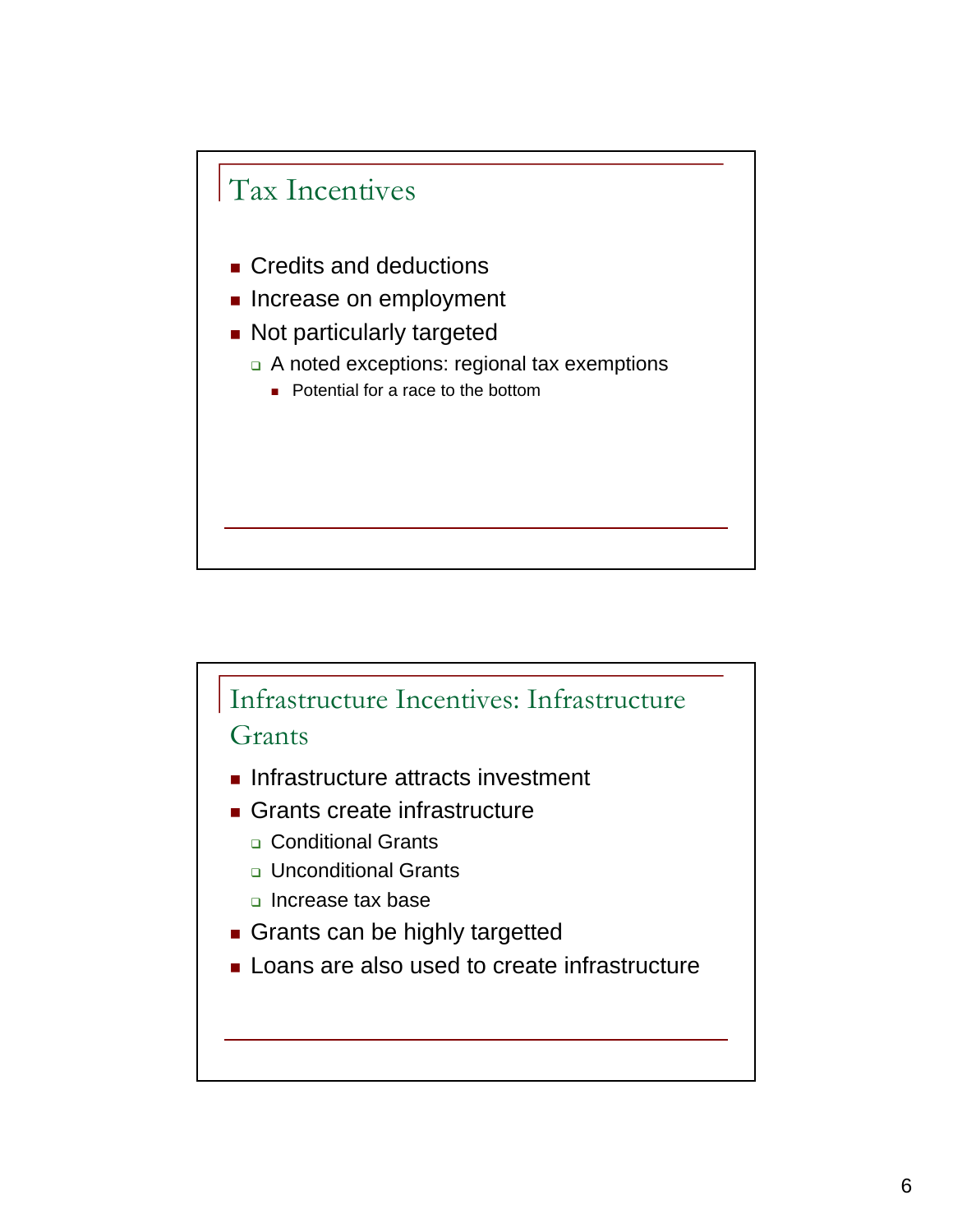

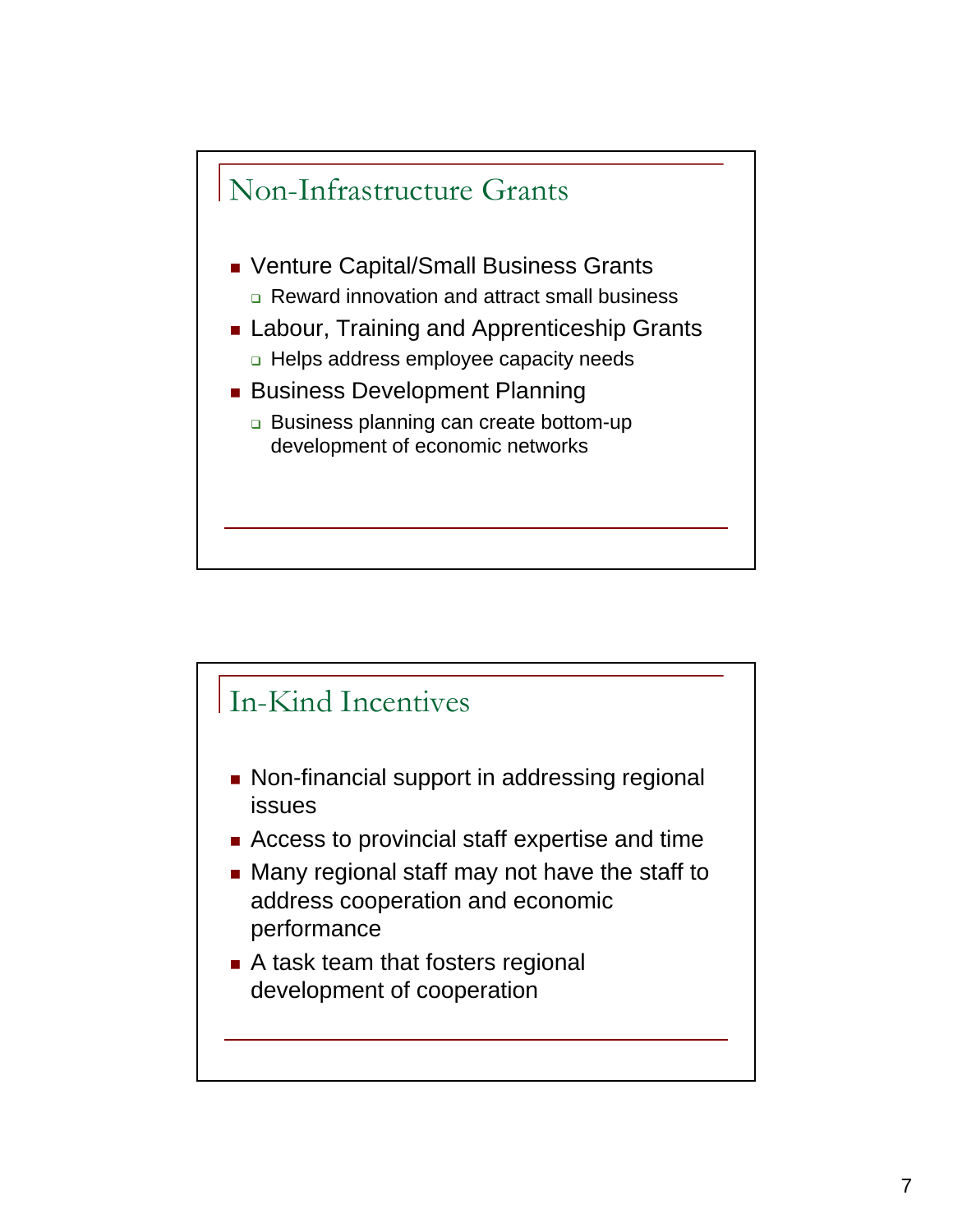## Revenue Sharing

- A type of agreement where there is a commitment to maintain a certain level of funding
	- □ Legislative or regulatory certainty
- A greater level of funding certainty than a grant
- Typically revenues are shared vertically; Typically revenues are shared vertically; however it is possible to be done horizontally
- Can be highly targeted and revenue levels can be based on regional indicators

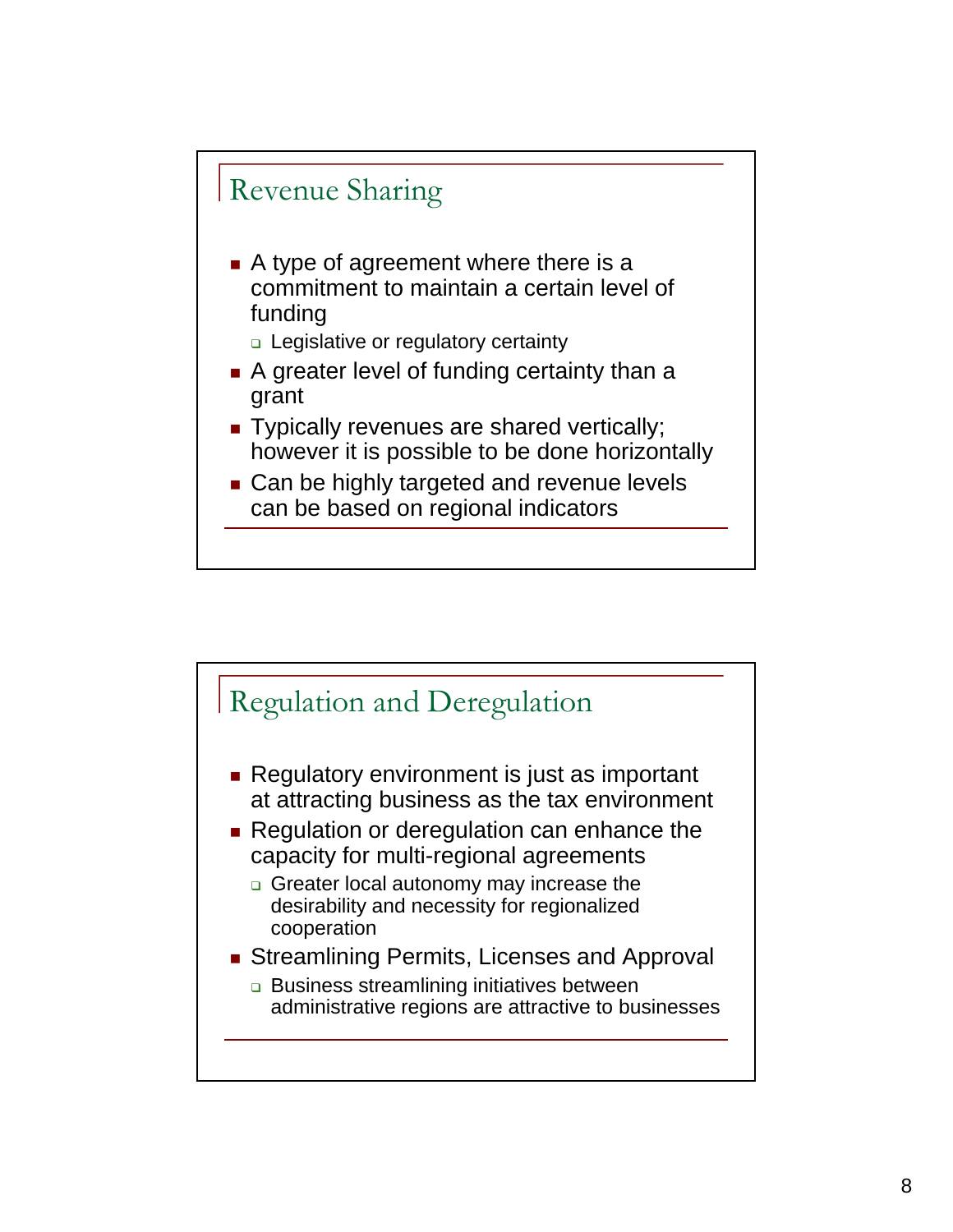